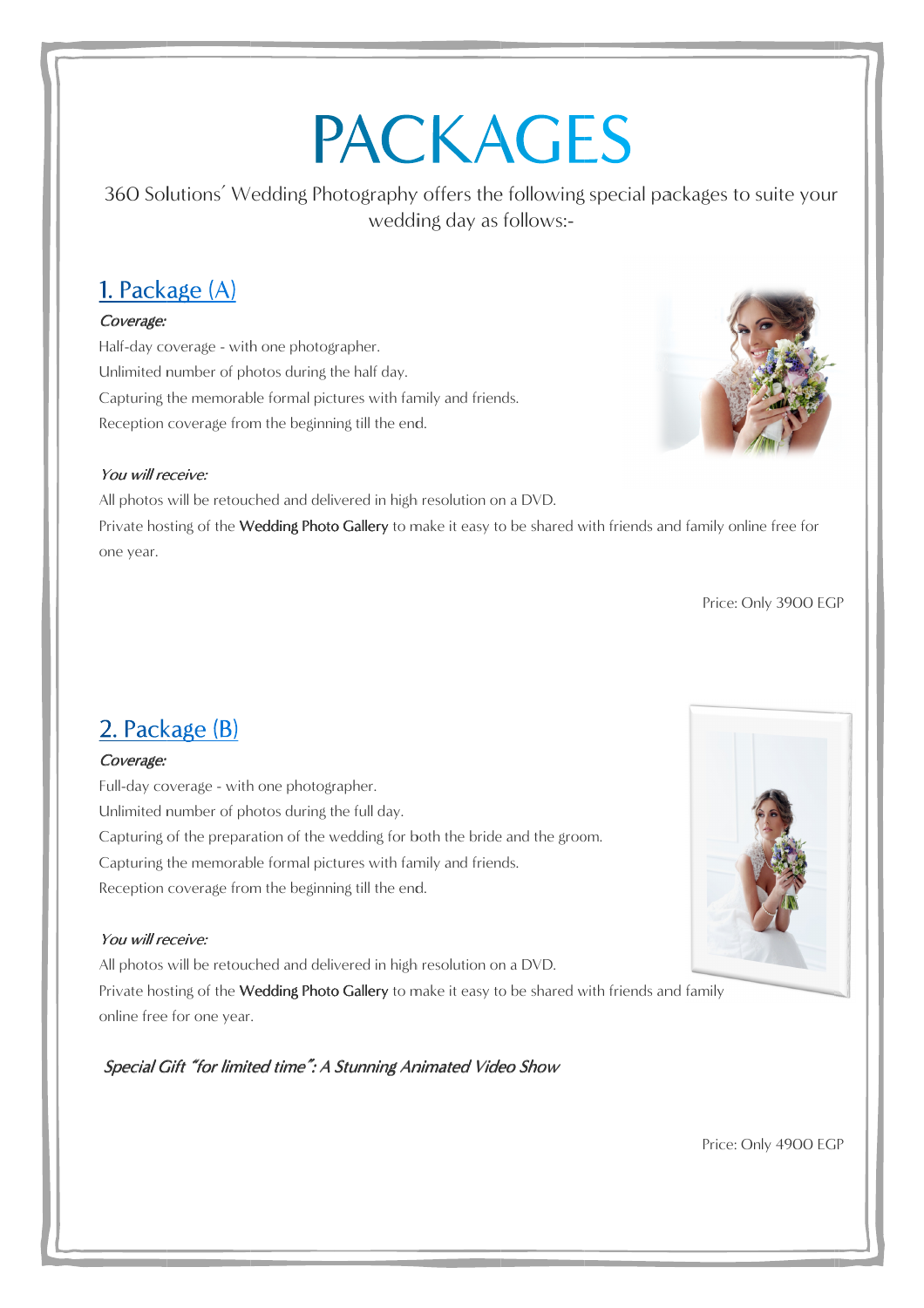# 3. Package (C)

#### Coverage: Pre wedding coverage: Outdoor engagement photo shoot.

## Wedding day:

Full-day coverage - with one photographer. Unlimited number of number of photo photos during the full day. Capturing of the preparation of the wedding for both the bride and the groom.<br>Capturing the memorable formal pictures with family and friends. Capturing the memorable formal pictures with family and friends. Capturing the memorable formal pictures with family<br>Reception coverage from the beginning till the end. oor engagement photo shoot.<br>photographer.<br>during the full day.<br>of the wedding for both the bride and the groom. Capturing of the preparation of the wedding for both the bride and the groom.<br>Capturing the memorable formal pictures with family and friends.<br>Reception coverage from the beginning till the end.<br>**You will receive:**<br>All pho

#### You will receive:

All photos will be retouched and delivered in high resolution on a DVD. All photos will be retouched and delivered in high resolution on a DVD.<br>Private hosting of the **Wedding Photo Gallery** to make it easy to be shared with year. Capturing of the preparation of the wedding or both the bride and the groom.<br>
Capturing the uncnorable formal bickures with family and friends.<br> **Exercition** coverage from the beginning till the end.<br> **You will receive:**<br> it easy to be shared with friends and family online free one<br> **ated Video Show**<br>
Price: Only 5900 EC<br> **Standard Price: Only 5900 ECP**<br> **atement Photo Shoot** = 1900 EGP<br> **atement Photo Shoot = 1900 EGP.**<br> **photo shoot = 100** 

## Special Gift "for limited time": A Stunning Animated Video Show

Price: Only 5900 EGP

- √ 4 hours photography package "Engagement Photo Shoot" = 1900 EGP
- 6 hours photography package photography package "Engagement Photo Shoot ckage "Engagement Photo Shoot"<br>ckage "Engagement Photo Shoot"<br>shoot / Engagement Photo Shoo"<br>: 1000 EGP. Engagement Photo Shoot $^{\prime\prime}$  = 2900 EGP
- Outdoor couples photo shoot / Engagement Photo Shoot Photo Shoot = 1900 EGP EGP.
- √ Outdoor couples photo shoot / Eng<br>← Additional Photographer: 1000 EGP
- $\checkmark$  Additional outside Cairo (Alexandria) photo shoot = 1000  $= 1000$  EGP.
- $\checkmark$  Wedding Album (custom leather album) 8 pages (30\*45 cm) = 400 EGP.
- Additional outside Cairo (Alexandria) photo shoot = 1000 EGP.<br>
V Wedding Album (custom leather album) 8 pages (30\*45 cm) = 400 EGP.<br>
V Prints: Canvas Print "5 Wedding Pictures" (1 X 40\*95 cm + 4 X 20\*20cm) = 500 EGP.

\*All pictures photographed by 360 Solutions' Wedding Photography are copyrighted to 360 \*All pictures photographed by 360 Solutions' Wedding Photography are copyrighte<br>Solutions' Wedding photography and have full authority to print, copy, and publish.